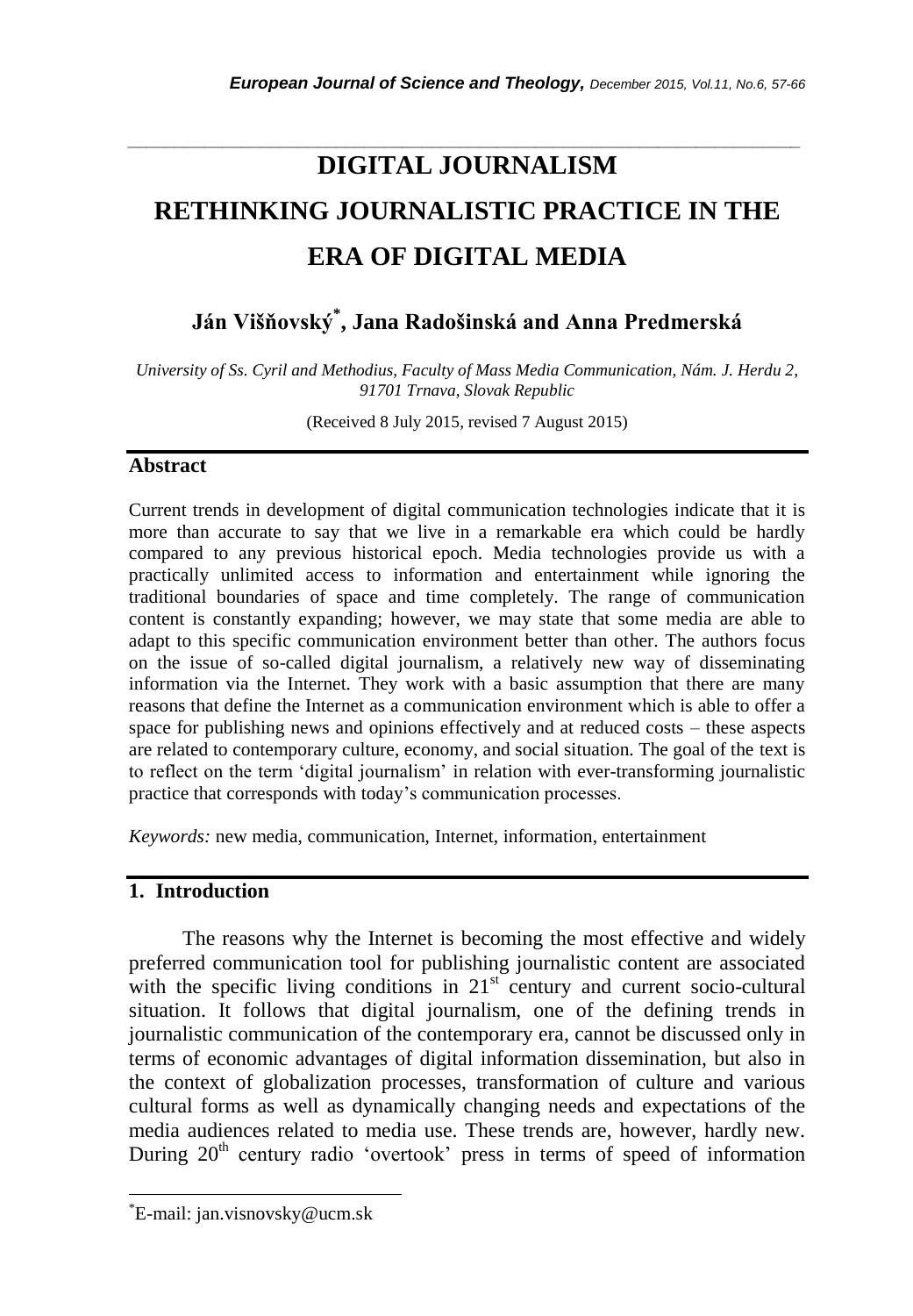dissemination only to be quickly replaced by television as the most popular mass medium in general. Television has been keeping such "leading status" ever since, although current development tendencies clearly show that radio and television – as well as other "traditional" media – have to face a new competitor of an utmost importance – the Internet.

A certain primary "distrust" aimed at the Internet has declined relatively quickly, mostly thanks to its fast technological improving and emergence of many opportunities for both media producers and media audiences. The Internet is currently perceived as an extremely popular medium, particularly in case of young and middle-aged generations. Besides it has become an effective tool for education and a communication space that offers a wide spectrum of working, marketing and commercial activities as well as entertainment. Of course traditional media cannot ignore these aspects, on the contrary – they adapt to requirements and expectations related to media consumption and strive to use the advantages of the Internet for their own benefit. Print newspapers which stepped into the electronic, i.e. Internet environment at the turn of the millennium are no exception. Online newspapers, despite their relatively short existence, have become a significant information source and, at the same time, they have offered the journalists, staff in newsrooms and publishers a new space for disseminating news and opinions based on different news production cycles.

Back in 1990s, the use of the Internet in terms of journalism was considered mostly with certain doubts; however, the following years pointed to an entirely different direction. H.A. Kurtz, a former journalist of American elite daily newspaper *The Washington Post,* currently working for American television *Fox News Channel,* wrote a text titled *Aboard the E-Train* in 1999 and stated: "Like some raging computer virus, the Net seems to be devouring the media culture, shattering the usual definitions of news and eclipsing more traditional subjects. The so-called old media are invading this brave new world with near-revolutionary fervor, fueling a growth industry that might be called enews." [H.A. Kurtz, The Washington Post, 21 October 1999, http://www.washingtonpost.com/wp-srv/style/features/daily/net102199.htm] The Internet has assumed positions of both good partner and strong competitor of traditional media. Past two decades of development of journalism, on a global scale as well as in Slovakia, were influenced by many changes; the use of the Internet as a new platform aimed at publishing and spreading information was one of the most significant of those changes. Despite the fact that nowadays there is no general consensus, which would define and specify the ways the Internet have changed journalism, interested theorists as well as journalists themselves do not doubt that they witness many ongoing transformations of journalistic practice. The speed related to these changes is, however, the probable reason why journalistic theories and practical aspects of journalistic work have a hard time coping with the latest trends.

The emergence of so-called new media have become a "herald" of a new communication era of human civilization, influencing all social processes, culture included. The new media revolution allows us to communicate all forms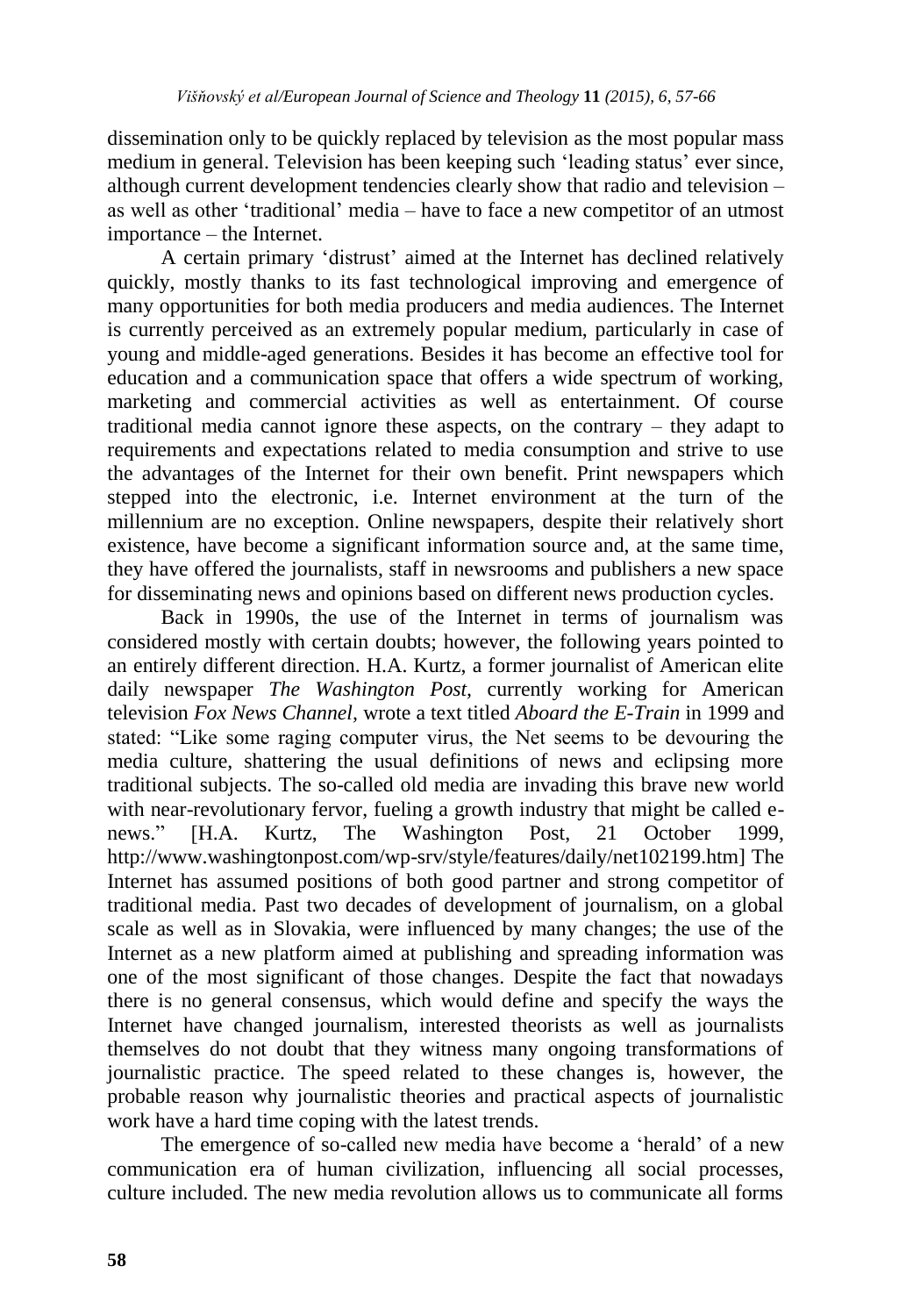of culture, from production through distribution and dissemination to reception and interpretation, via computer technologies and other electronic devices. Russian media theorist Lev Manovich claims that new media represent a convergence of two intertwined historical trajectories – computers and media technologies – and defines their basic principles by using terms such as numeric representation, modularity, automation, variability and cultural re-coding [1].

# **2. Theoretical outlines of 'digital journalism'**

New information and communication technologies and their social establishment require a certain transformation of traditional definitions of mass communication and its models since these models practically carry such new communication forms. While historically older definitions mention mostly oneway flow of communication and anonymity of recipients, new media audience is more specialized. Similarly Internet communication seems to be generally accessible, non-dependent on time and place of its realization. Such advantages of communication via the Internet – speed, availability and interactivity – are pointless to doubt. Current fields of study related to communication as well as other scientific disciplines, especially Philosophy, Sociology and Psychology, take into account the influence of new media on human socio-communication activities and the society as a whole.

It is necessary to point out that similar thoughts were included also in works of media theorists linked to the Toronto School of communication theory, mostly in texts written by H.A. Innis and M. McLuhan back in 1950s and 1960s, and therefore helped define a new development phase of media theory. According to M. McLuhan the influence of electronic media – the Internet included – is much more significant because they tend to change psycho-social conditions of human life and behaviour. In McLuhan"s understanding the media function as an extension of human senses – such 'extensions' related to media communication shape our central neural system and thus transform all aspects of our social and psychological existence, including relationships [2].

Opinions of media theorists on communication processes, social relationships and cultural environment as well as on human values spread by dominant electronic (i.e. Internet) communication vary. Besides unquestionable positives of the Internet and new media in general, many media theorists focus their attention on negative aspects of their influence, e.g. Christian-oriented theorists such as T. Zasępa. The author critically remarks that the moral context of individuals, families and society as a whole is jeopardized by the media. These tendencies manifest themselves particularly through focusing on consumer way of life, egoism, invoking superficial compassion associated with the society"s attitude to marginalized social classes and utter disrespect of the media in terms of keeping secrets (taboo) [3]. However, recent researches, for instance research results published by N. Vrabec, D. Petranová and M. Solík, indicate that media audiences that are particularly vulnerable in terms of media persuasion – in this case young people in Slovakia – ... "are aware of the fact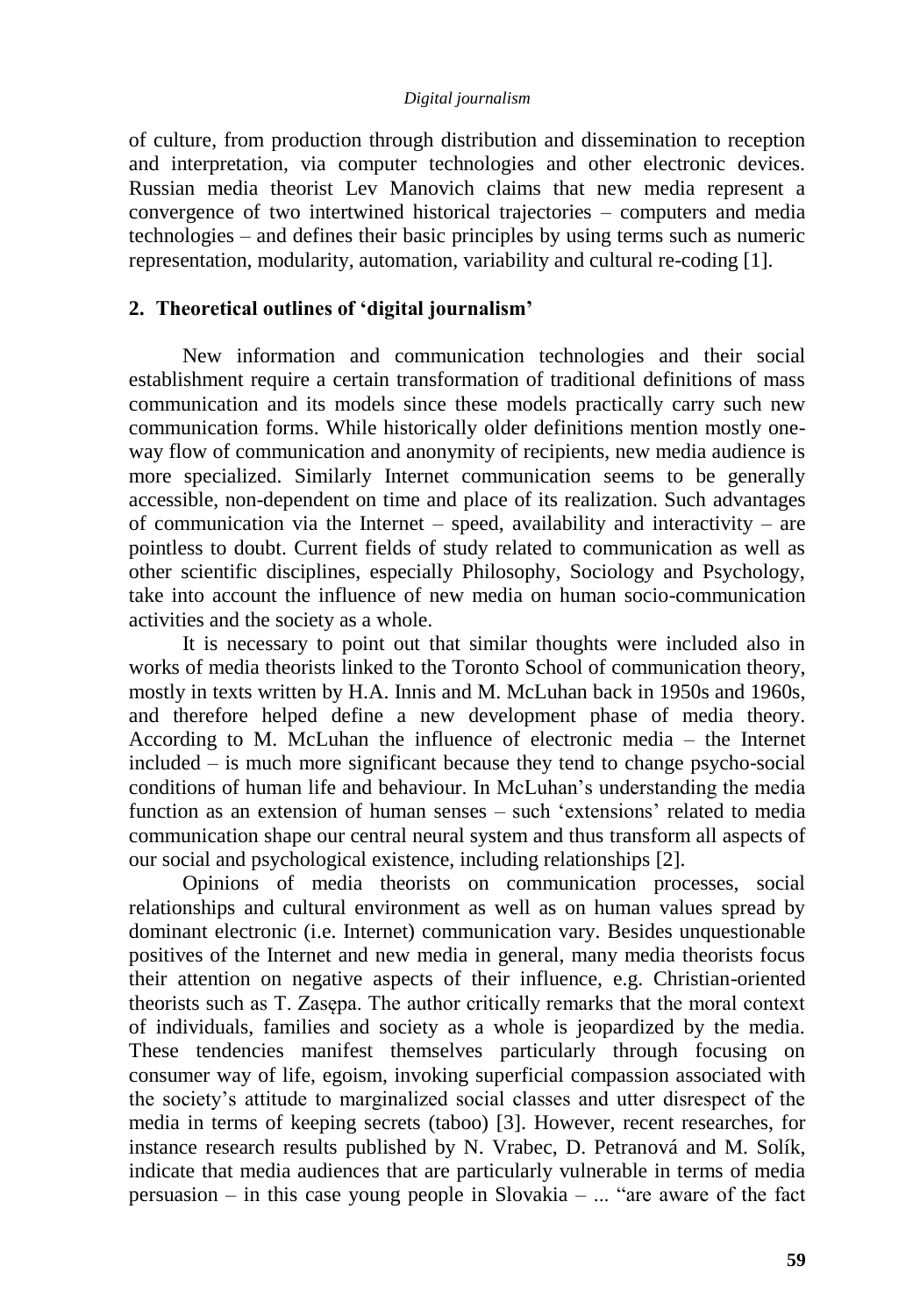that media intentionally, and in the most intensive form, stimulate the public with different affective incentives. It is primarily the case of a wide spectrum of emotional stimuli not only in TV series or films, but also in their ever growing extent in the news coverage, journalism ..." [4]

Media philosophers S. Gálik and A. Modrzejewski discuss the influence of electronic media, particularly the Internet, on human cognitive processes. This influence is, according to the authors, a result of technological revolution caused by the emergence of communication technologies – this technological revolution includes, besides other aspects, miniaturization and digitization: "Electronic media, especially Internet communication, support image, hypertext and discontinuous thinking. The result is so-called rhizome recognition that brings together different information each person creates himself. The new media have brought radical new ideas about time, space and reality." [5]

Nowadays it is almost pointless to remark that media content is not distributed only verbally or as a plain text. Television provides complex audiovisual content and the Internet, in its nature, even offers multi-media content which allows the users to "step in" actively. Multi-media content may be created, distributed and perceived in the forms of text, graphics, image and sound; it may also combine these elements by using appropriate technologies, e.g. computer animation and special effects. Since it is digital, the users are able to re-create and re-distribute the given information [6]. Modern forms of electronic communication minimize all time-space disproportions (SMS, chats, messengers) or eliminate them entirely (Skype, web cameras, etc.). Moreover, Internet communication has brought a brand new form of text – hypertext. The hypertext has disrupted the traditional understanding of print document since its content is constantly changing in accordance with the online environment.

These types of texts are thus "unstable (since it is possible to update them continually), they are fragmented and atomized into a form of minimal parts while these reading units ... do have their own life, they are not dependent on each other. Software tools offer an opportunity to create and use hypertext links providing an access to other texts and different kinds of media. The readers may proceed from one text to another and do not perceive specific works as separate but as connected instead." [7] The 'openness' of information sources and therefore both access to information and activities of the users related to nonlinearity of the Internet content are frequently discussed issues of media studies associated with online journalism.

A certain theoretical context that reflects on the transformations of relationships between readers, authors and texts is, as L. Manovich points out, offered by Italian semiotician U. Eco, namely by his concept of "open work". This conception takes into consideration variability of the textual meanings and places emphasis on active role of the readers within the process of meaning construction – like poststructuralist literary theory. Moreover, the hypertext allows the users to create individual versions of the original text based on their preferences, creating a notion of originality and uniqueness: "the logic of neomedia technology reflects the new social logic. Every visitor of a website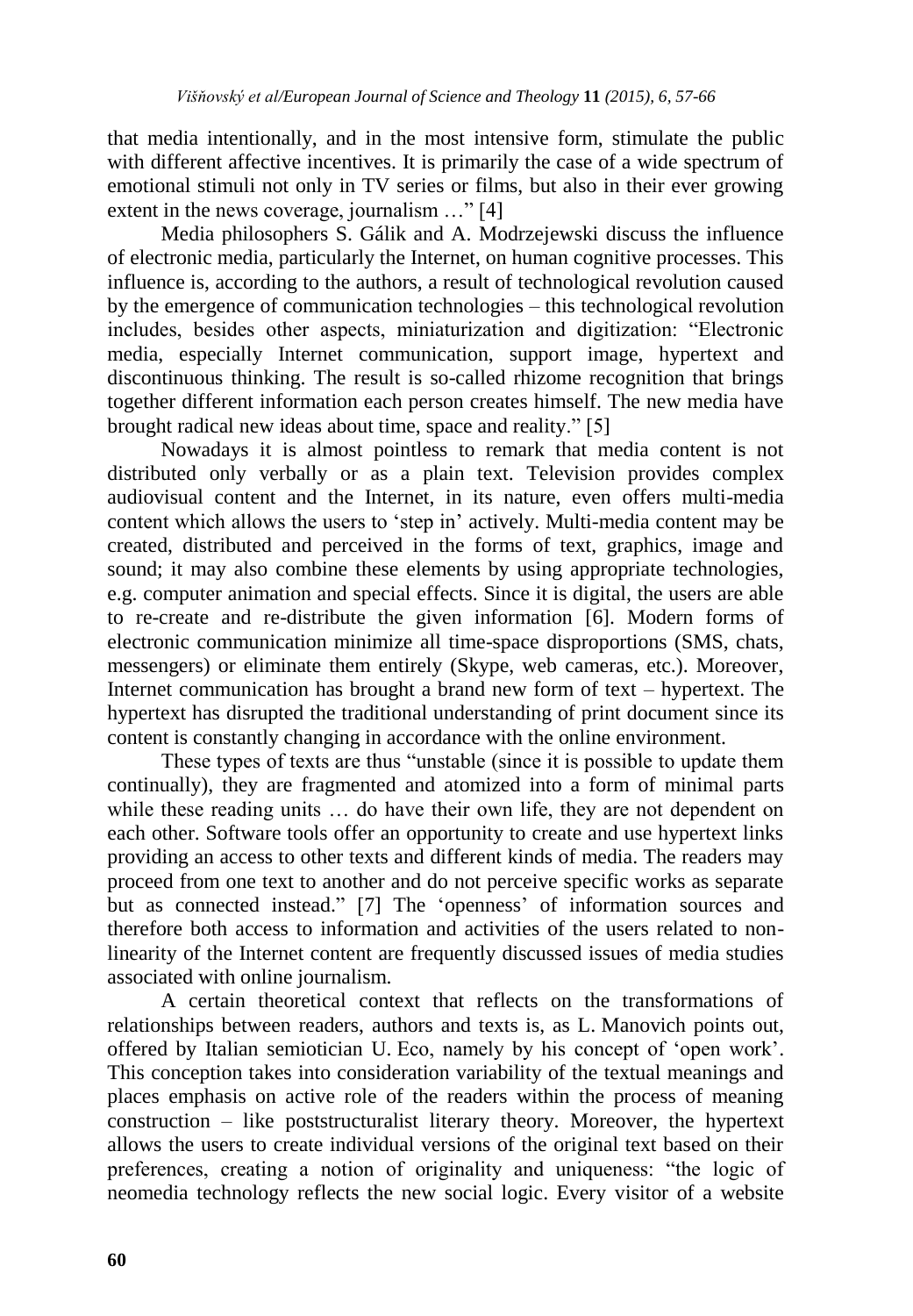automatically receives its version that is personalized in accordance with database, whether we talk about the language of the text, the content itself or the advertising." [1, p. 34-41]

The context of new media provides the media content with a whole new set of formal aspects and features. This fact refers to its electronic nature since such media content is created by computers, i.e. by transformation from analogue sources and is based on digital (binary) code that determines the digital media content"s numeric nature. L. Manovich, while discussing the given issue, mentions so-called "neomedia" works that may be described mathematically [1, p. 34-41]. Other features of such media texts include static modular structure  $-$  specific elements of these texts are able to preserve their separate identity  $$ and variability. Variability provides an opportunity to create additional content in an infinite number of new versions. A media product is thus no longer – as was in case of "old" media – definite and static, but rather ever-changing, we may even say it is a 'liquid' work.

## **3. Selected aspects of journalistic practice in the Internet era**

As we mentioned above, the Internet has brought a significant breaking point in terms of accessing information. It is undeniable that the users may work with a huge amount of information related to all aspects of social life which are provided by public service media, state authorities and institutions, commercial companies, etc. As far as news media are concerned, their key role lies in selection of events linked to social reality and shaping the events into form of media content which results in creation of a specific kind of their "added value". A couple of years ago production practice showed that media organizations were rather unwilling to recognize those processes in the online environment. One of the various reasons of quite low primal trust in relation with using the Internet was the fact that media organizations had a hard time finding optimal business models which would have allowed them to continue in gaining profit by selling media products and advertising space. Paradoxically, an important part of the process of refusing online communication was linked to prejudices of traditional media and their distrust of the Internet as such. It is important to point out that similar development tendencies are still present in television industry – many broadcasters often refuse to provide online television broadcasting, fearing that Web television would put in danger their profit related to selling advertising space.

Such a 'cannibalization' of profit seems to be, however, a far more serious problem in case of print media. Content of print newspapers may be transformed and put online easily – most of newspaper editorial offices currently do so. Information – or more accurately partial information – is mostly provided for free. However, there is a bigger, so-far-unresolved problem the online news portals have to face; how to effectively gain profit through their websites. Some newspapers are trying to experiment with monetizing their online news content or its part (paid access to the website). Practical experience of many foreign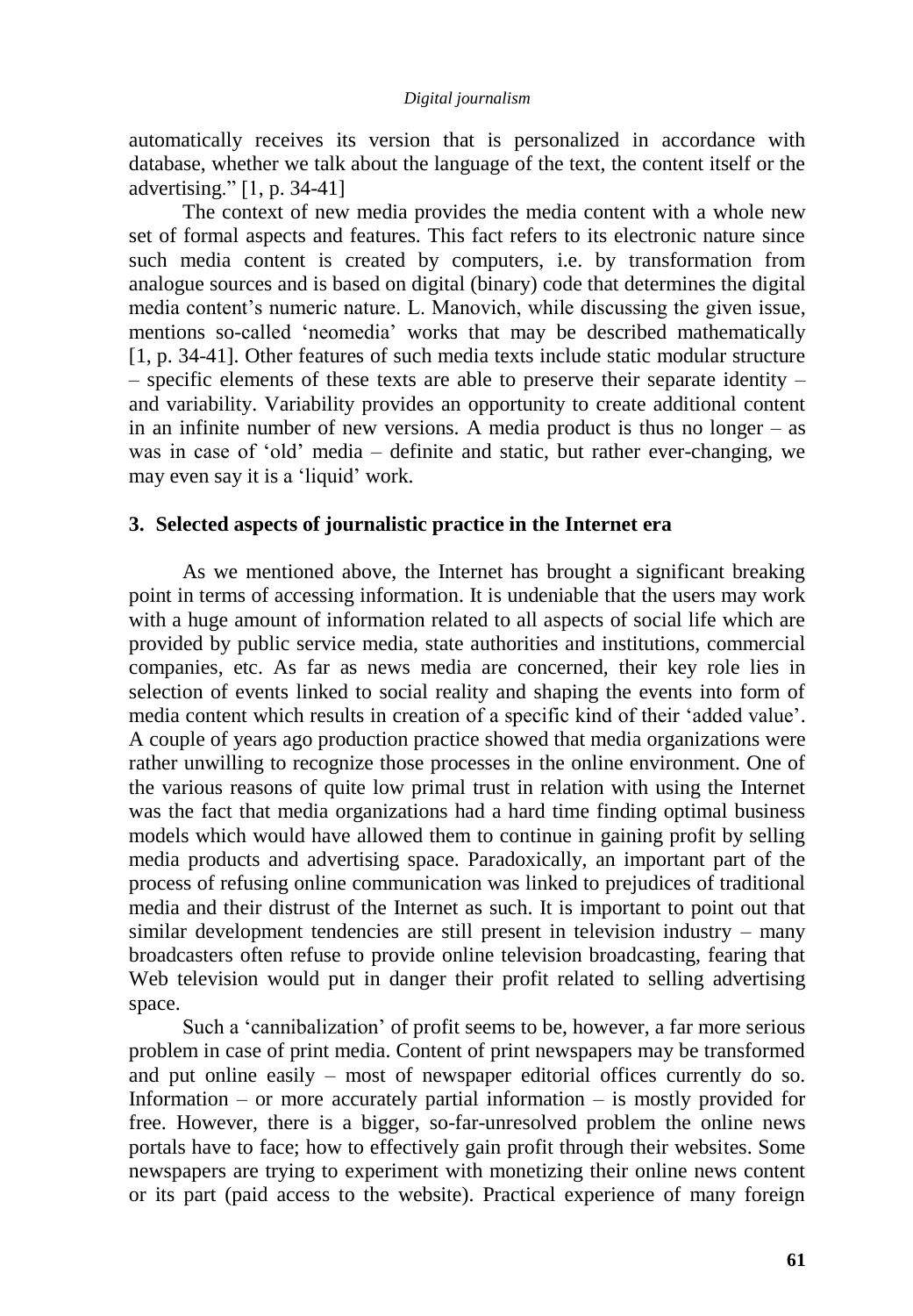print newsrooms shows that newspaper publishers are starting to use the Web as a tool for supporting and maintaining good relationships with subscribers of the print issue of the newspaper, e.g. by providing them an access to newspaper archive. The Internet has, on the one hand, made the access to information easier but, on the other hand, it has changed also the ways users perceive the news content. While traditional media provide content that may be defined as "closed" (newspaper issues, CDs, television programs, etc.), the Internet offers communication content in the form of specific products (journalistic texts, songs, videos and so on) and hyperlinks may combine these specific elements in accordance with preferences of specific users.

Taking into account this perspective, it may seem that – in case of print newspapers – online communication provides a lot more information and a much wider spectrum of topics. Paradoxically, the results of comparative study titled *Print and Online Newspapers in Europe* conducted in 2003 which compared front pages of nation-wide dailies and their online versions in 16 European countries showed that, as far as news-making is concerned, thematic offer of news included in print and online newspapers is  $-$  to a significant extent  $$ similar [8]. However, results of a different research aimed at agenda setting which was conducted in The Great Britain in 2004 confirmed certain differences between topics preferred by typologically different categories of the press. Whilst themes typical for elite newspapers dominate mostly online and far less in print issues, tabloids aim their attention at show business events, entertainment and popular sports [9]. After all, the analysis of British newspapers *The Guardian, Daily Mail* and *The Sun* indicated that typologically different categories of the press work with entirely different sets of news values and thus prefer different kinds of news. Elite newspapers place emphasis on values such as impact and importance of an event, social establishment of a topic and personification of an event. This fact significantly influences the process of selecting topics that will be placed on the front page. Serious events related to foreign and domestic politics and economy are dominant. On the contrary, tabloids often turn their attention to information associated with private lives of publicly known persons. Entertainment and controversy have become "traditional" values of the tabloid newspapers which do not hesitate to publish half-truths and 'juicy details' or use methods of gathering information that are often balancing on the edge of the law [10]. The context of cultural studies considers the entertaining nature of media products – not only those disseminated by the mass press – as one of the most significant factors which motivate the recipients to consume such products in the first place. J. Radošinská and S. Hrotková state that "from psychosomatic point of view, we have to pay special attention to individual effects of media entertainment such as excitation transfer, sensual stimulation and pleasure as well as consider their impact on inner conviction of individual audience members – on the system of moral and ethical values, experiences and education" [11].

Although we may claim that online newspapers tend to prefer topics similar or identical with those preferred by print newspapers and even do so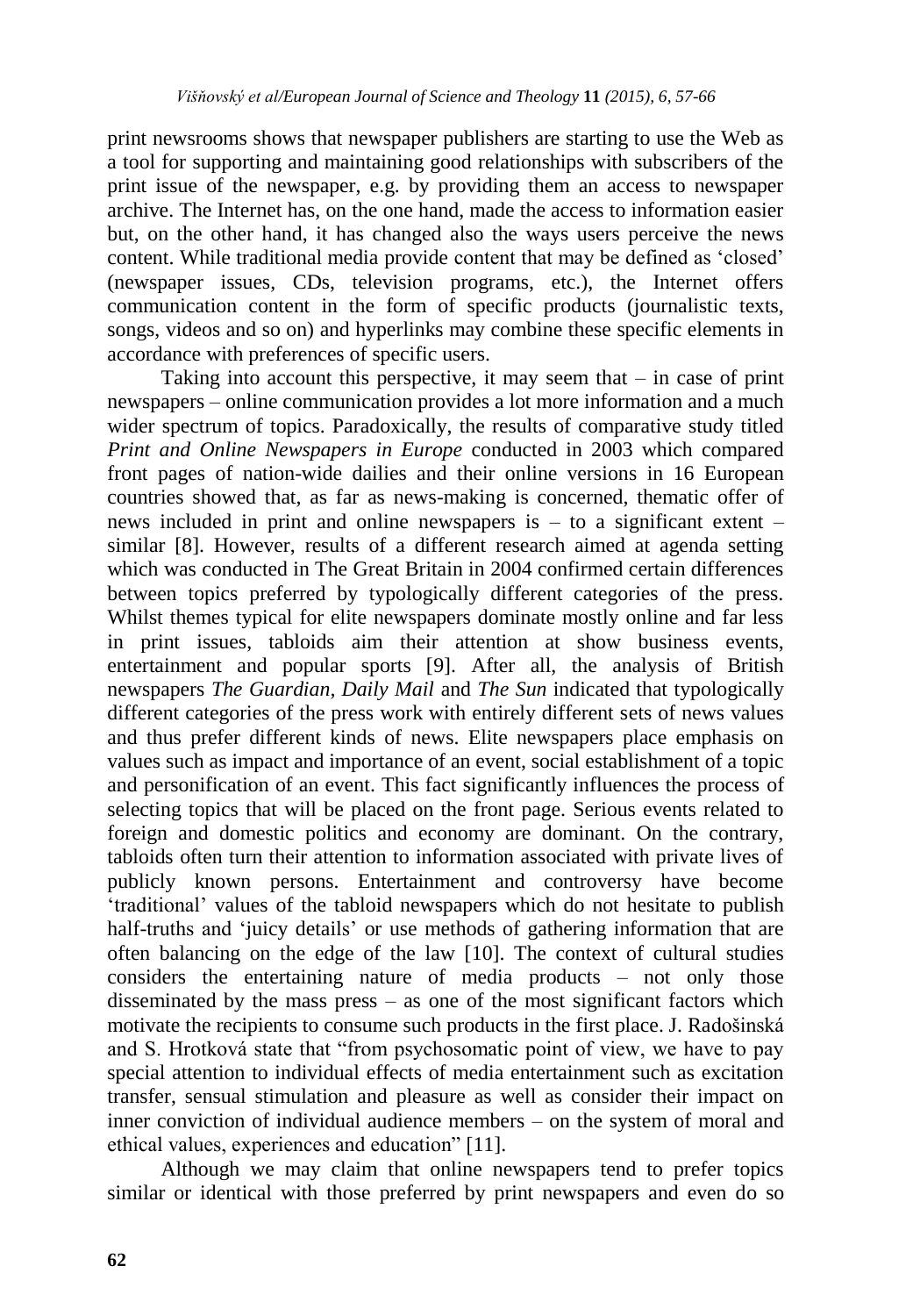under one brand, the content itself is arranged in different ways. While front pages of the print newspapers tend to offer complex information or refer to the most interesting topics included in the issue, "front pages" of the online issues mostly provide a larger amount of hypertext links leading to news that can be found and read by clicking the links. Front pages of the print issues are, thanks to these differences, rich in terms of content whilst websites are more structured but less content-saturated. Additional differences result from technological particularities of both versions, taking into account their functionality, as well as from diverse intentions of editorial teams. Every front page of online news portal serves as a navigation tool for its users, all website headers attract attention of the users, functioning also as propagation tools and "eye-catchers".

# **4. New media and their influence on collective and individual forms of journalistic practice**

Development of information and communication technologies has radically influenced a wide range of processes related to production of newspapers. This statement seems to be a bit paradoxical considering the fact that the essence of journalistic work as such – searching, selecting, gathering and transforming information – remains unchanged. The Internet's impact on journalistic content has to be discussed as an important factor of working routines of online journalists and making online news in general. This impact implies, besides specifics related to form and content, also economic reasons because technologies associated with Internet communication allow the producers to precisely define their target audiences and thus increase the efficiency of advertising. Other economic opportunities linked to electronic news-making include minimization of expenditure for printing and distribution. However, as R. van den Wurff and his team state, costs of producing a new content of media communication (a journalistic text, a television show, etc.) remain very high. Production of a new online media product is practically as expensive as creation of products presented through traditional media [12].

"Multi-mediation" of all aspects of journalistic work determines the nature and character of current organization models related to editorial teams as well as their individual staff members. Media convergence and economic questions related to existence of the press, particularly the context of production expenditure and advertising profit, contribute to continual rationalization of specific production phases – in other words, to reduction of costs in the sphere of human resources and thus merging of different journalistic professions. Traditional and time-tested journalistic working routines are therefore weakened by the above-mentioned multi-mediation which results in convergence of two different journalistic platforms that used to be strictly separate – newspaper redaction and Web redaction. These new development tendencies can be observed also in various aspects of journalistic profession since nowadays it is necessary to be able to effectively work with the Internet, "smart" phones, video cameras, etc. Czech theorist and journalist J. Čuřík specifically mentions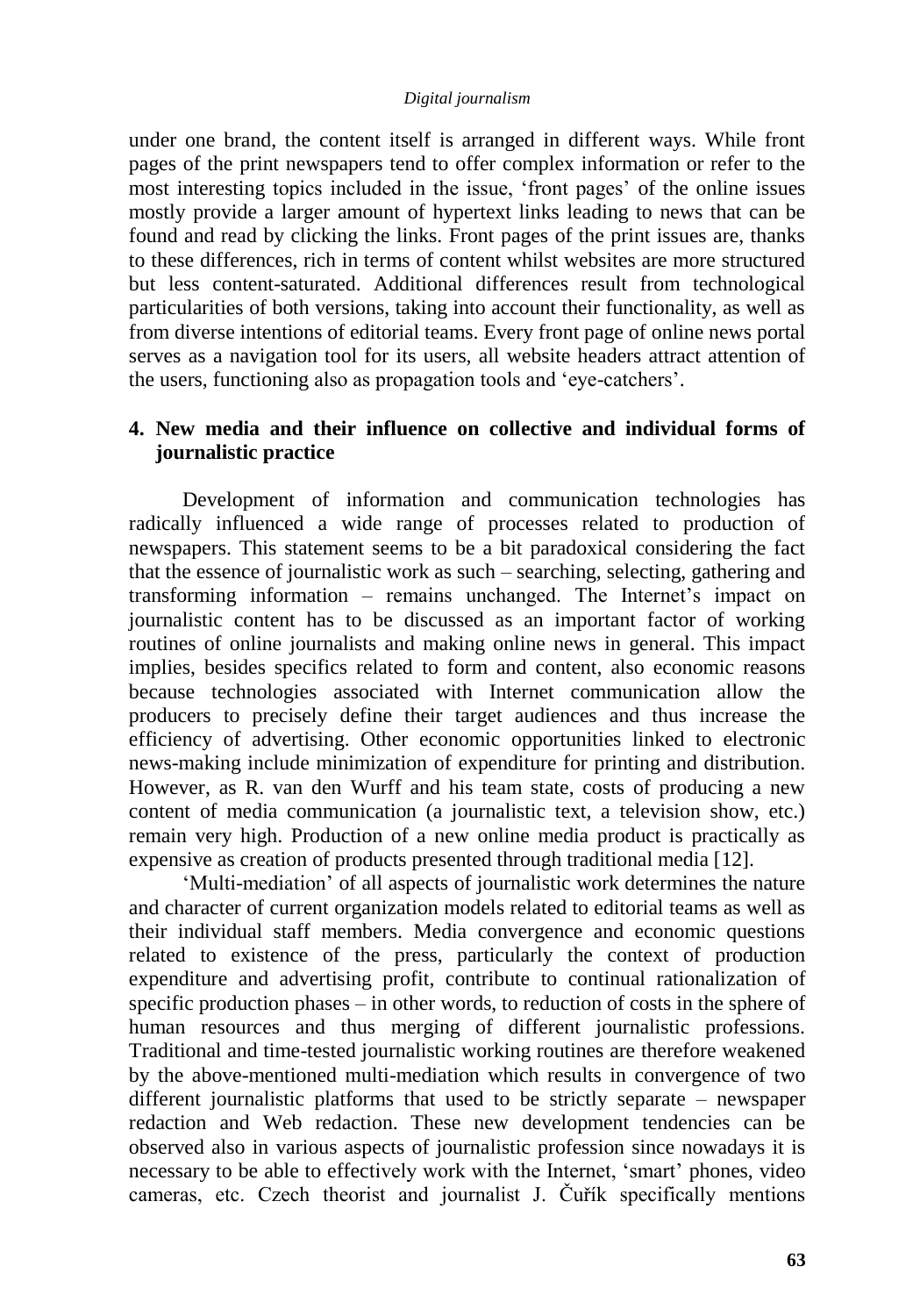a developing profession of a multi-media journalist and discusses the changes in traditional journalistic routines, e.g. non-existence of deadlines in online journalism [13]. All activities of newsroom employees that also publish online news indicate that traditional journalists have become multi-media journalists. It means that these journalists contribute to both print newspaper content as well as to making online news, including the processes of editing; their work results are not limited to texts and provide various multi-media materials, i.e. videos, audio files, audiovisual content recorded by smart phones, microphones, etc. Contributing to both print and online journalistic platforms leads to ignoring the traditional journalistic specializations associated with basic media typology. It also accumulates various activities that were originally performed by different members of newsroom staff. This fact leads us to an assumption that the current level of difficulty in terms of journalistic profession has increased, especially in terms of verification of information sources, field-work, lingual and stylistic quality of news and ethical aspects of the given line of work. However, we cannot simply say that the quality of journalistic profession is decreasing.

New kinds of journalistic activities have demanded, on the one hand, formation and establishment of new journalistic professions or specializations (within both managerial positions and work activities related to standard employees), while various aspects of traditional journalistic practice are, on the other hand, required less and less. Relatively new newsroom positions include Head of the department of multi-media activities, Editor-In-Chief of the online portal, coordinator of content consistency between the online and print issues, Head editor, online journalist and so on. Working in an online newsroom is, however, still different from organization of responsibilities related to a "traditional" form of newsroom staffing patterns. We already mentioned the absence of deadlines, which means that specific news are being updated constantly, especially in case of ongoing events, i.e. current "in-progress" happenings (elections, terrorist attacks, natural disasters, etc.) and also that journalistic work is becoming increasingly time-consuming. The process of producing a journalistic content does not end by writing a text and its submission since the same journalists are usually in charge of Web services too. Interactivity of the online environment has created specific conditions for communication between the authors of the content and the media audiences, which once used to be based on readers" reactions (standard letters or phone calls addressed to editorial offices) received with a certain delay. Discussion contributions or reactions of the readers (users) are nowadays available almost immediately.

Contemporary journalistic practice related to Slovak newsrooms indicates that expansion of online journalistic activities leads to the need for increasing the amount of multi-media journalists and other related professions. An important part of this process refers to current economic situation that favours traditional newspapers less and less. To eliminate such negative economic trends, editorial offices are trying to find an optimal economic and personal convergence between print and online newsroom staff which would be in accordance with priorities of publishing houses and general economic imperatives. Since the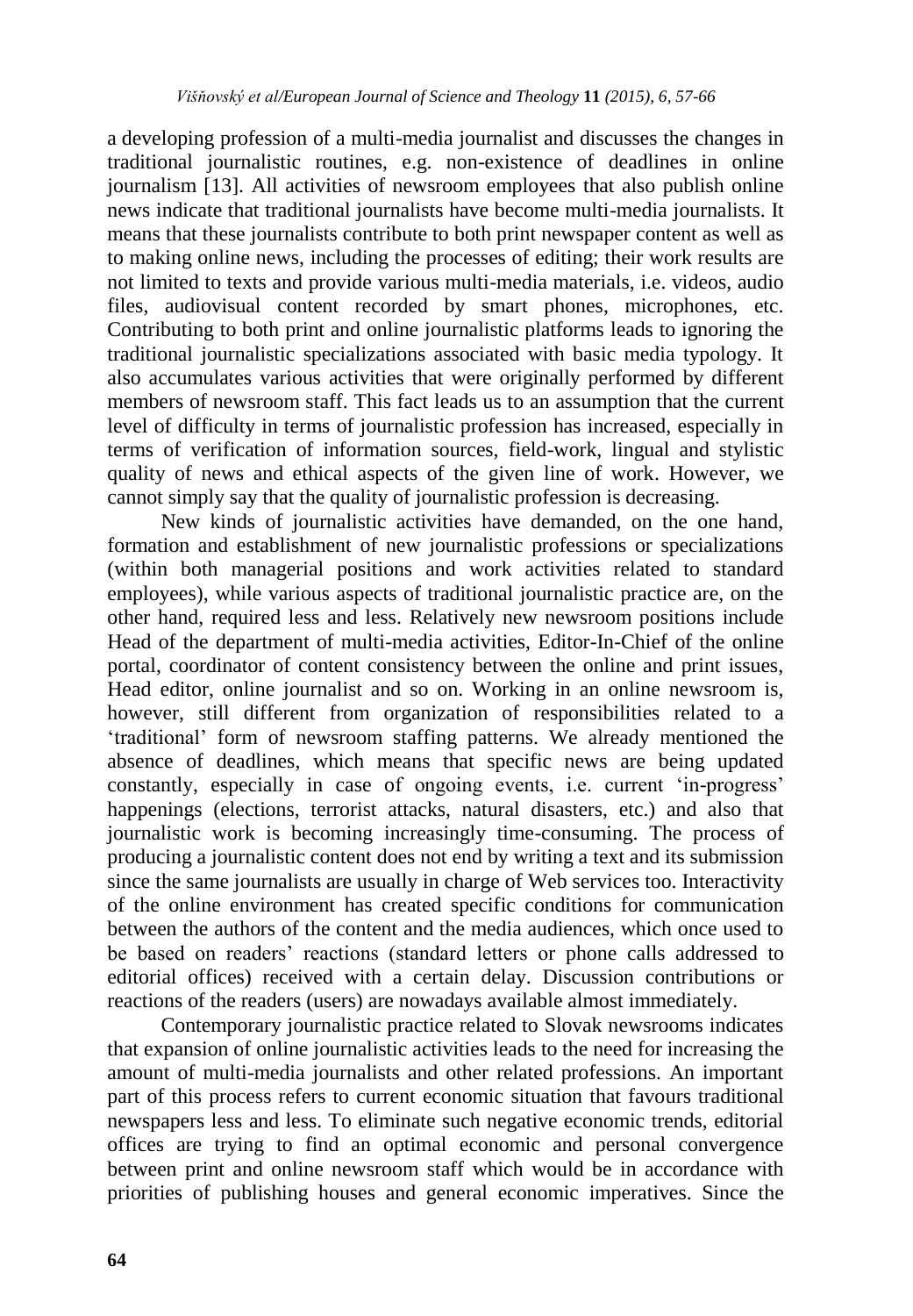given transformation is definitely a continual process, results of these development tendencies will be visible only in the future.

# **5. Conclusions**

The influence of the Internet on print media, i.e. those media products that offer, above all, information in textual form, is related to both new ways the users (recipients) access information and significant changes in individual and collective organizational aspects of publishing news and opinions. Probably the most substantial advantages of the Internet associated with traditional print newspapers are creation of new ways of offering the readers (users) journalistic content and use of hypertext. In comparison with, for instance, radio and television, print media are less demanding in the context of using the Internet and digital technologies since the Web was originally created as a tool for publishing and disseminating text. Moreover, computers are no more the only devices which offer Internet connection since modern TVs, tablets and mobile phones are also able to provide their owners with access to the Internet. Positive aspects of using the Internet in relation with traditional print media include flexible updating of information, publishing audiovisual materials, interactivity (the recipients are able to react to published information by sending e-mails or immediately address the topic by sharing the content via social networks or using discussion threads placed below) as well as providing the readers (users) with access to archives. After all, the Web's interactivity has helped create the phenomena of blogging and so-called "citizen journalism". The term has been thoroughly explained by many renowned media and journalism scholars; one of the most recent elaborations of the issue is offered by A. Momoc [6].

Although the results of technological development, recent economic conditions and shifts in readers" preferences are quite significant in terms of new journalistic practices, we also have to pay attention to the transforming nature of the whole process of news production that should result in offering "valueadded" journalism. Theory of journalism is currently facing a significant challenge related to the new trends in journalistic practice and problems which result from these tendencies. However, such issues may be also understood as a remarkable opportunity for progressive revision of existing theoretical concepts that are, in many cases, quite outdated. Taking into account the globalization tendencies and concentration of media subjects at various levels, contemporary journalistic theory has to consider both local specifics of the media environment and broader global phenomena. As H. Pravdová observes, "we witness the consequences of media logic transformation leading to the origination of postjournalism, i.e. radical change of traditional mission and democratization function of media on the background of establishing post-democracy" [14].

However, it is obvious that theory of journalism is not the only scientific field of study that has to adapt to the influence of ever-changing social and socio-cultural aspects of human life – related to both media producers and recipients – and to the rapid emergence of information and communication